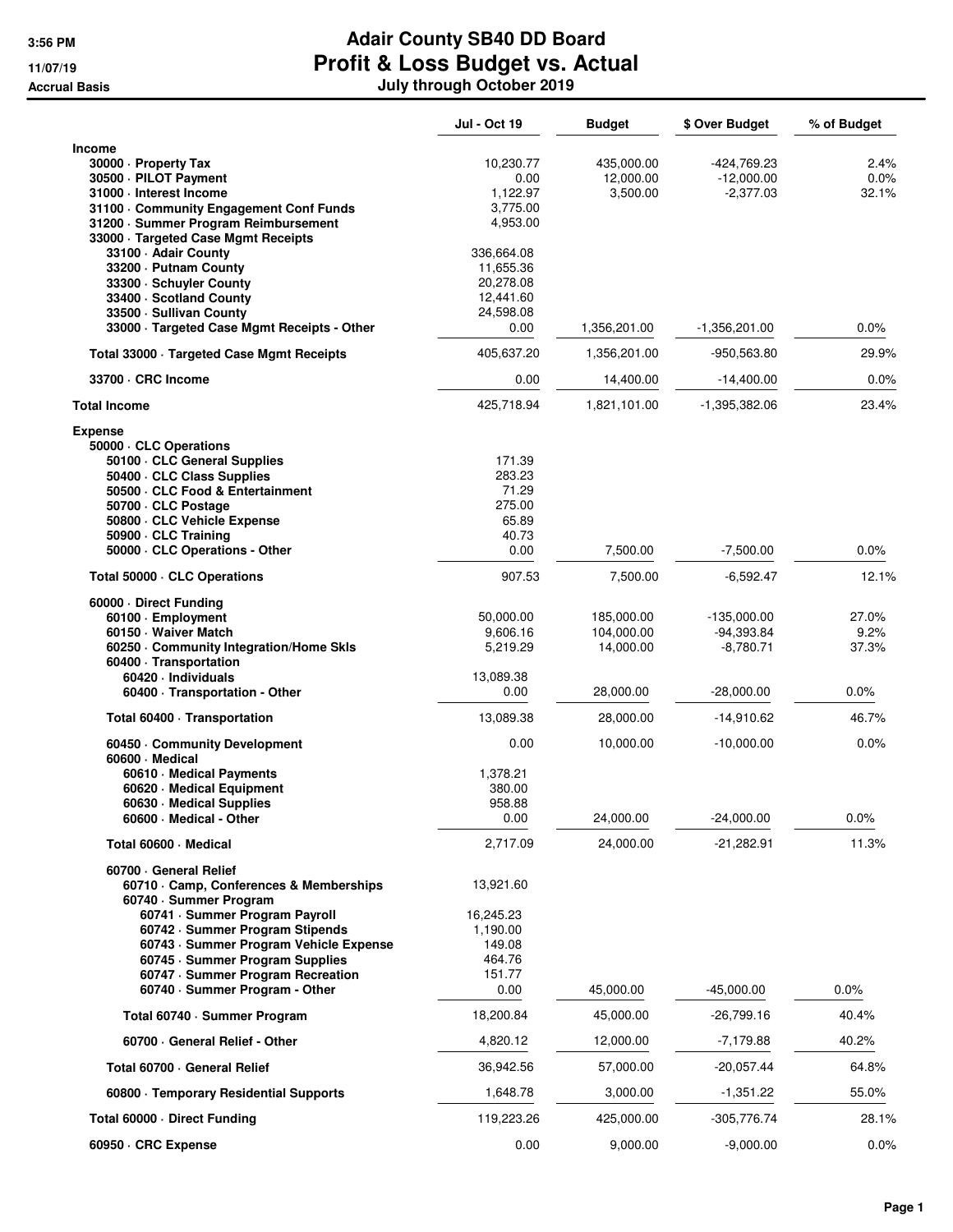|                                                                                                                                                                                                                                                                                  | <b>Jul - Oct 19</b>                                                                | <b>Budget</b>                   | \$ Over Budget                           | % of Budget          |
|----------------------------------------------------------------------------------------------------------------------------------------------------------------------------------------------------------------------------------------------------------------------------------|------------------------------------------------------------------------------------|---------------------------------|------------------------------------------|----------------------|
| 61000 · Funding to Other Counties<br>61100 · Funding to Putnam County<br>61200 · Funding to Schuyler County<br>61300 · Funding to Scotland County<br>61400 - Funding to Sullivan County<br>61000 - Funding to Other Counties - Other                                             | 796.02<br>7,434.06<br>935.44<br>4,668.44<br>0.00                                   | 35,000.00                       | $-35,000.00$                             | 0.0%                 |
| Total 61000 · Funding to Other Counties                                                                                                                                                                                                                                          | 13,833.96                                                                          | 35,000.00                       | $-21,166.04$                             | 39.5%                |
| 80000 · Programming - Indirect<br>80500 - Accreditation<br>81000 Board Expense<br>82000 Governmental Relations<br>83000 - Conferences/Workshops<br>83200 - Conferences/Workshop-CLC<br>83300 · Conferences/Workshops-General<br>83310 Community Engagement Conference            | 0.00<br>130.00<br>0.00<br>10.00<br>2,459.68<br>3,649.36                            | 10,000.00<br>2,000.00<br>500.00 | $-10,000.00$<br>$-1,870.00$<br>$-500.00$ | 0.0%<br>6.5%<br>0.0% |
| 83000 · Conferences/Workshops - Other                                                                                                                                                                                                                                            | 1,000.00                                                                           | 5,750.00                        | $-4,750.00$                              | 17.4%                |
| Total 83000 · Conferences/Workshops                                                                                                                                                                                                                                              | 7,119.04                                                                           | 5,750.00                        | 1,369.04                                 | 123.8%               |
| 83500 Depreciation Expense                                                                                                                                                                                                                                                       | 0.00                                                                               | 50,000.00                       | $-50,000.00$                             | 0.0%                 |
| 84000 Dues and Memberships<br>85000 · Employee Travel<br>70400 · TCM Admin Mileage<br>71150 · TCM Adair Mileage<br>72150 · TCM Putnam Mileage<br>73150 · TCM Schuyler Mileage<br>74150 · TCM Scotland Mileage<br>75150 · TCM Sullivan Mileage<br>85000 · Employee Travel - Other | 350.00<br>535.53<br>2,902.88<br>710.50<br>926.84<br>428.62<br>1,490.60<br>2,859.13 | 4,000.00<br>30,000.00           | $-3,650.00$<br>-27,140.87                | 8.8%<br>9.5%         |
| Total 85000 · Employee Travel                                                                                                                                                                                                                                                    | 9,854.10                                                                           | 30,000.00                       | $-20,145.90$                             | 32.8%                |
| 86000 · Insurance<br>86100 Directors & Officers<br>86000 · Insurance - Other<br>Total 86000 · Insurance                                                                                                                                                                          | 425.00<br>0.00<br>425.00                                                           | 26,000.00<br>26,000.00          | $-26,000.00$<br>$-25,575.00$             | 0.0%<br>1.6%         |
| 87000 Office Expenses<br>87100 Office Supplies<br>87110 - Office Supplies-Country Club<br>87120 Office Supplies-McPherson<br>87100 - Office Supplies - Other                                                                                                                     | 306.87<br>1,453.35<br>0.00                                                         | 8,000.00                        | $-8,000.00$                              | 0.0%                 |
| Total 87100 · Office Supplies                                                                                                                                                                                                                                                    | 1,760.22                                                                           | 8,000.00                        | $-6,239.78$                              | 22.0%                |
| 87200 · Postage<br>87210 · Postage-General<br>87220 · Postage-TCM<br>87200 · Postage - Other                                                                                                                                                                                     | 352.00<br>165.00<br>0.00                                                           | 2,000.00                        | $-2,000.00$                              | $0.0\%$              |
| Total 87200 · Postage                                                                                                                                                                                                                                                            | 517.00                                                                             | 2,000.00                        | $-1,483.00$                              | 25.9%                |
| 87300 Advertising/Marketing                                                                                                                                                                                                                                                      | 160.00                                                                             | 3,000.00                        | $-2,840.00$                              | 5.3%                 |
| 87400 · Copier<br>87420 · Copier-McPherson<br>87400 · Copier - Other                                                                                                                                                                                                             | 2,141.35<br>0.00                                                                   | 4,500.00                        | $-4,500.00$                              | $0.0\%$              |
| Total 87400 · Copier                                                                                                                                                                                                                                                             | 2,141.35                                                                           | 4,500.00                        | $-2,358.65$                              | 47.6%                |
| 87450 · Employee Retention/Appreciation<br>87700 · Building Maintenance<br>87710 - Janitorial<br>87711 · Janitorial-Country Club                                                                                                                                                 | 39.98<br>2,138.10                                                                  | 3,500.00                        | $-3,460.02$                              | 1.1%                 |
| 87712 - Janitorial-McPherson                                                                                                                                                                                                                                                     | 3,866.71                                                                           |                                 |                                          |                      |
| Total 87710 - Janitorial                                                                                                                                                                                                                                                         | 6,004.81                                                                           |                                 |                                          |                      |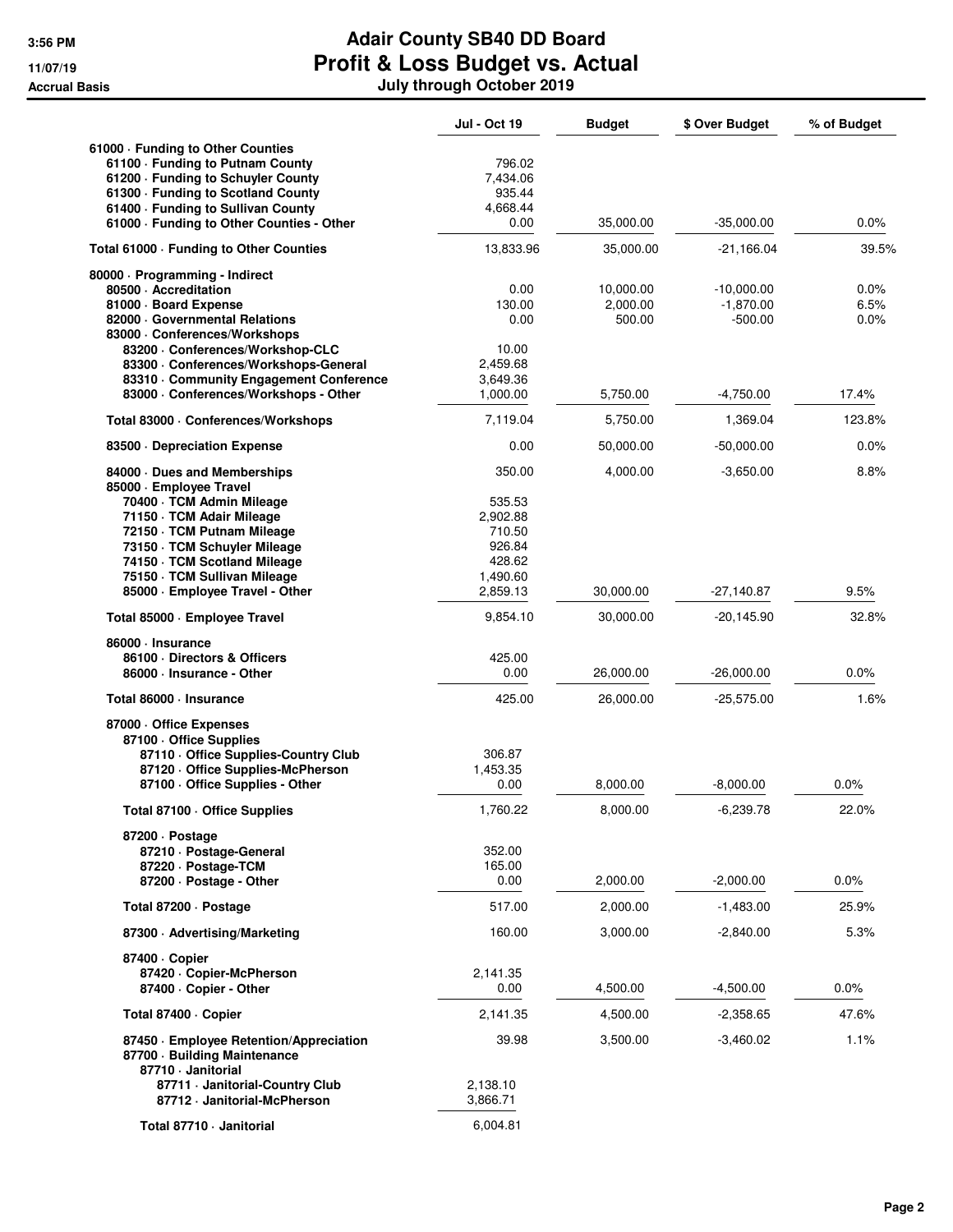|                                                                                                                                                                                                                                                                                                                                                                      | <b>Jul - Oct 19</b>                                                                                                             | Budget                           | \$ Over Budget                            | % of Budget           |
|----------------------------------------------------------------------------------------------------------------------------------------------------------------------------------------------------------------------------------------------------------------------------------------------------------------------------------------------------------------------|---------------------------------------------------------------------------------------------------------------------------------|----------------------------------|-------------------------------------------|-----------------------|
| 87720 - Lawn Care<br>87721 · Lawn Care-Country Club<br>87722 · Lawn Care-McPherson                                                                                                                                                                                                                                                                                   | 700.00<br>195.00                                                                                                                |                                  |                                           |                       |
| Total 87720 - Lawn Care                                                                                                                                                                                                                                                                                                                                              | 895.00                                                                                                                          |                                  |                                           |                       |
| 87700 · Building Maintenance - Other                                                                                                                                                                                                                                                                                                                                 | 4,850.00                                                                                                                        | 20,000.00                        | $-15,150.00$                              | 24.3%                 |
| Total 87700 · Building Maintenance                                                                                                                                                                                                                                                                                                                                   | 11,749.81                                                                                                                       | 20,000.00                        | $-8,250.19$                               | 58.7%                 |
| 87800 · Software & Technology<br>87820 · Soft & Tech-McPherson<br>87800 · Software & Technology - Other                                                                                                                                                                                                                                                              | 8,632.00<br>13,820.00                                                                                                           | 55,000.00                        | -41,180.00                                | 25.1%                 |
| Total 87800 · Software & Technology                                                                                                                                                                                                                                                                                                                                  | 22,452.00                                                                                                                       | 55,000.00                        | $-32,548.00$                              | 40.8%                 |
| Total 87000 · Office Expenses                                                                                                                                                                                                                                                                                                                                        | 38,820.36                                                                                                                       | 96,000.00                        | $-57,179.64$                              | 40.4%                 |
| 87500 · Personnel<br>51000 · CLC Personnel<br>51100 · CLC Center Salary Expense                                                                                                                                                                                                                                                                                      | 23,123.04                                                                                                                       |                                  |                                           |                       |
| Total 51000 · CLC Personnel                                                                                                                                                                                                                                                                                                                                          | 23,123.04                                                                                                                       |                                  |                                           |                       |
| 66000 · Payroll Expenses<br>66500 · Salary Sick<br>66700 · Salary Vacation<br>66000 · Payroll Expenses - Other                                                                                                                                                                                                                                                       | 7,487.67<br>13,771.81<br>23,943.69                                                                                              |                                  |                                           |                       |
| Total 66000 · Payroll Expenses                                                                                                                                                                                                                                                                                                                                       | 45,203.17                                                                                                                       |                                  |                                           |                       |
| 70300 · TCM Admin Salary<br>71110 · TCM Adair Salary Expense<br>71115 · TCM Adair Overtime<br>72110 · TCM Putnam Salary Expense<br>73110 · TCM Schuyler Salary Expense<br>74110 · TCM Scotland Salary Expense<br>75110 · TCM Sullivan Salary Expense<br>87510 · Salary Expense<br>87540 - Employee Benefits<br>87550 · Unemployment Tax<br>87500 · Personnel - Other | 38,730.73<br>105,040.08<br>285.28<br>6,892.92<br>12,404.04<br>4,723.00<br>14,820.94<br>51,096.82<br>85,109.28<br>458.16<br>0.00 |                                  | $-1,233,127.23$                           | 0.0%                  |
| Total 87500 · Personnel                                                                                                                                                                                                                                                                                                                                              | 387,887.46                                                                                                                      | 1,233,127.23<br>1,233,127.23     | -845,239.77                               | 31.5%                 |
| 88000 · Professional Services<br>88100 · Audit<br>88200 · Legal Services<br>88300 · Consulting                                                                                                                                                                                                                                                                       | 0.00<br>270.00<br>0.00                                                                                                          | 3,900.00<br>2,000.00<br>1,000.00 | $-3,900.00$<br>$-1,730.00$<br>$-1,000.00$ | 0.0%<br>13.5%<br>0.0% |
| Total 88000 · Professional Services                                                                                                                                                                                                                                                                                                                                  | 270.00                                                                                                                          | 6,900.00                         | $-6,630.00$                               | 3.9%                  |
| 88500 Training<br>76000 · TCM Training<br>88500 · Training - Other                                                                                                                                                                                                                                                                                                   | 223.62<br>1,326.98                                                                                                              | 15,000.00                        | -13,673.02                                | 8.8%                  |
| Total 88500 Training                                                                                                                                                                                                                                                                                                                                                 | 1,550.60                                                                                                                        | 15,000.00                        | $-13,449.40$                              | 10.3%                 |
| 89000 Utilities<br>89100 · Electricity<br>89110 - Electricity-Country Club<br>89130 - Electricity-314 E McPherson<br>89100 - Electricity - Other                                                                                                                                                                                                                     | 569.53<br>1,859.65<br>0.00                                                                                                      | 7,000.00                         | $-7,000.00$                               | $0.0\%$               |
| Total 89100 · Electricity                                                                                                                                                                                                                                                                                                                                            | 2,429.18                                                                                                                        | 7,000.00                         | -4,570.82                                 | 34.7%                 |
| $89200 \cdot Gas$<br>89210 Gas-Country Club<br>89220 Gas-McPherson<br>89200 · Gas - Other                                                                                                                                                                                                                                                                            | 106.44<br>141.92<br>0.00                                                                                                        | 2,500.00                         | $-2,500.00$                               | $0.0\%$               |
| Total 89200 · Gas                                                                                                                                                                                                                                                                                                                                                    | 248.36                                                                                                                          | 2,500.00                         | $-2,251.64$                               | 9.9%                  |